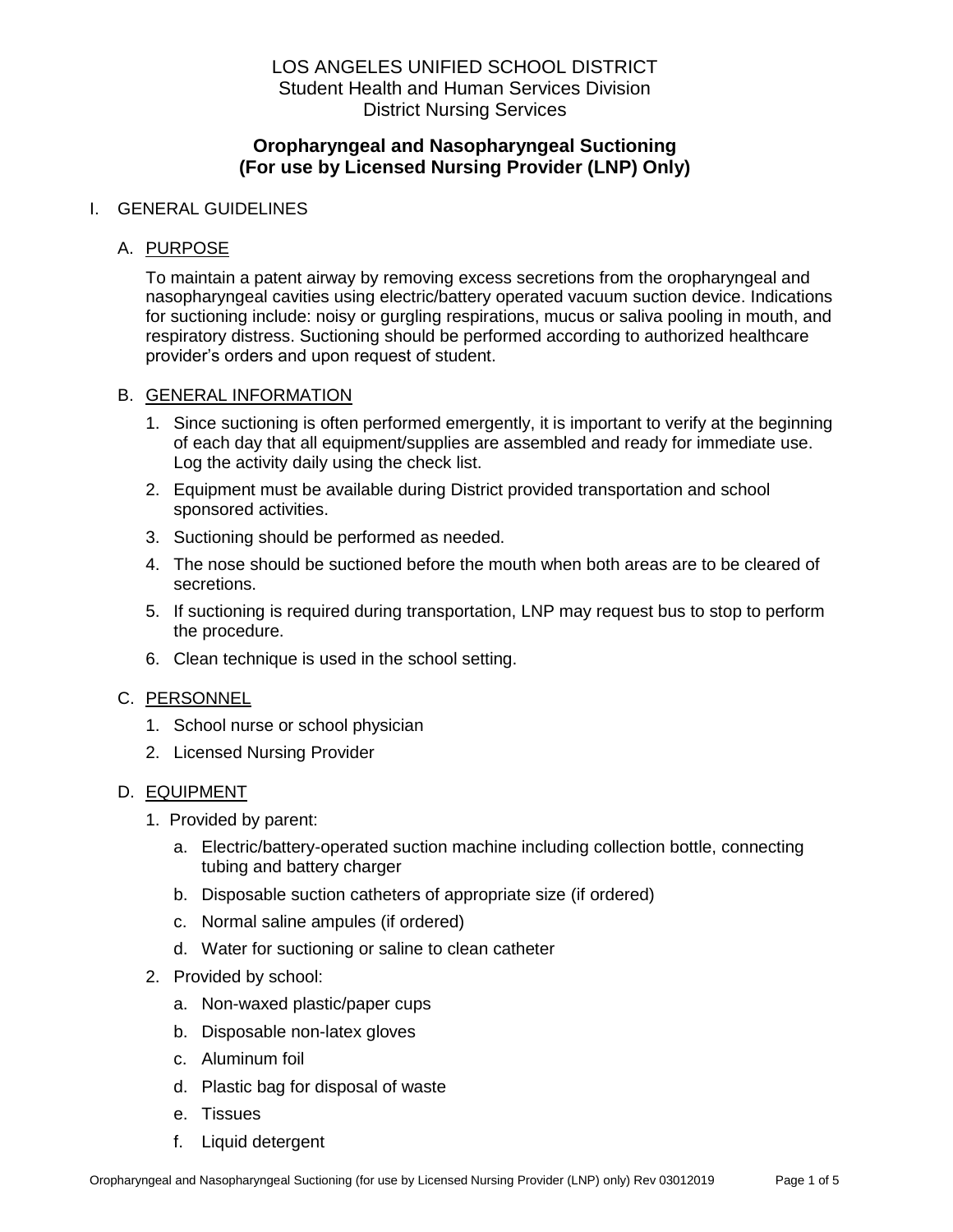# II. PROCEDURE for Nasopharyngeal Suctioning

| <b>ESSENTIAL STEPS</b> |                                                                                                                                                                                        | <b>KEY POINTS AND PRECAUTIONS</b>                                                                                                                                                               |
|------------------------|----------------------------------------------------------------------------------------------------------------------------------------------------------------------------------------|-------------------------------------------------------------------------------------------------------------------------------------------------------------------------------------------------|
|                        | 1. Establish the need for suctioning by<br>assessing student's respirations.                                                                                                           | The frequency of suctioning will vary with<br>each student. Signs of respiratory distress<br>include agitation, noisy respiration, and<br>cyanosis (bluish coloring.)                           |
|                        | 2. Encourage the student to cough.                                                                                                                                                     | Coughing may eliminate the need for<br>suctioning or may bring secretions up for<br>easier suctioning.                                                                                          |
|                        | 3. Wash hands.                                                                                                                                                                         |                                                                                                                                                                                                 |
|                        | 4. Assemble equipment on aluminum foil on<br>clean flat surface. Fill cup with water.                                                                                                  | Pouring water into the cup decreases risk of<br>contamination.                                                                                                                                  |
|                        | 5. Place student in upright position facing<br>forward. Explain procedure to student.                                                                                                  | Position may vary depending on the<br>student's condition and Healthcare Provider's<br>orders.                                                                                                  |
|                        | 6. Put on gloves.                                                                                                                                                                      |                                                                                                                                                                                                 |
|                        | 7. Measure the distance between the tip of<br>the student's nose and ear canal to<br>determine how far to insert the catheter.                                                         | The catheter tip will reach the nasopharynx.<br>Many students may only need outer portion<br>of nose suctioned.                                                                                 |
|                        | 8. Turn on suction machine using non-<br>dominant hand. Hold the catheter in<br>dominant hand, 2-3 inches from tip. Place<br>catheter tip into cup of water and draw<br>water through. | This checks the patency of the system,<br>lubricates the catheter and allows some<br>water in the collection bottle preventing<br>sticking of secretions.                                       |
|                        | 9. Introduce catheter into each nostril<br>alternately.                                                                                                                                | Alternating nostrils will ensure cleaning of<br>both nasal passages and will minimize<br>trauma to either side. Be gentle, nose may<br>bleed easily. Suction nose prior to suctioning<br>mouth. |
|                        | 10. Leaving the vent of the catheter open,<br>elevate the tip of the nose and introduce<br>the catheter along the floor of the nostril.                                                | This position will facilitate introduction of the<br>catheter.                                                                                                                                  |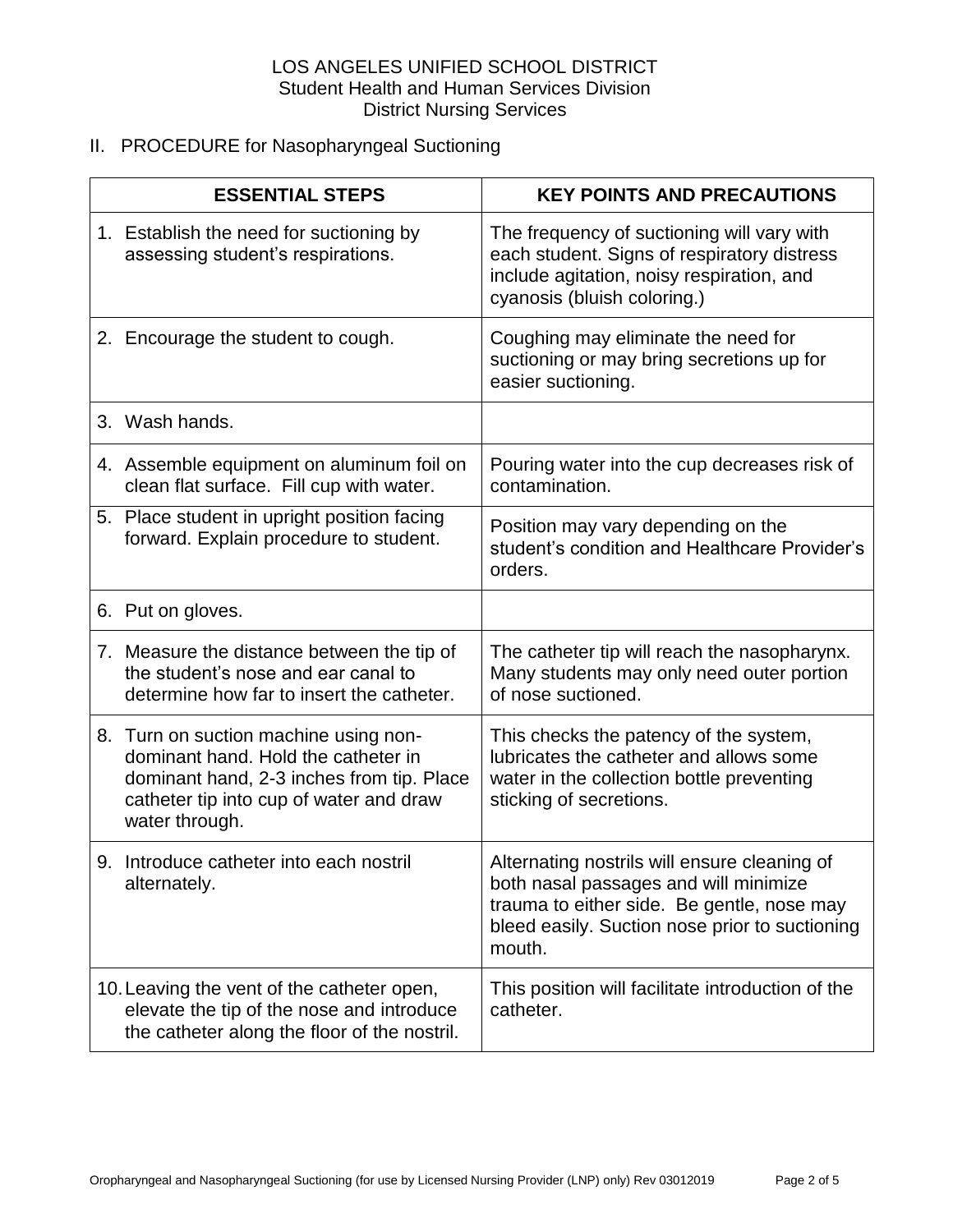|     | <b>ESSENTIAL STEPS</b>                                                                                                                                                                                                                                   | <b>KEY POINTS AND PRECAUTIONS</b>                                                                                                                   |
|-----|----------------------------------------------------------------------------------------------------------------------------------------------------------------------------------------------------------------------------------------------------------|-----------------------------------------------------------------------------------------------------------------------------------------------------|
| 11. | Do not force catheter if obstruction is<br>encountered; remove and insert at<br>another angle or try the other nostril.                                                                                                                                  | Some resistance should be expected when<br>the catheter reaches the nasopharynx.                                                                    |
| 12. | Occlude vent with thumb of non-<br>dominant hand and slowly withdraw<br>catheter while rotating it between the<br>thumb and index finger of dominant<br>hand. * If secretions are thick, introduce<br>a few drops of normal saline into each<br>nostril. |                                                                                                                                                     |
|     | 13. Draw sufficient water through catheter<br>to clear tubing.                                                                                                                                                                                           |                                                                                                                                                     |
| 14. | Repeat suctioning as necessary, suction<br>no longer than 10 seconds at a time and<br>allow several breaths between suctioning<br>periods.                                                                                                               | Prolonged suctioning can produce laryngo-<br>spasm, profound bradycardia and/or cardiac<br>arrhythmia from vagal stimulation and loss of<br>oxygen. |
| 15. | Assess effectiveness by observing<br>respirations.                                                                                                                                                                                                       | If suctioning is ineffective and/or respiratory<br>distress persists, call 911. Notify the school<br>nurse and parent.                              |
| 16. | When suctioning is completed, clear<br>tubing. Cover catheter by replacing it in<br>its package for reuse.                                                                                                                                               | Catheter may be reused for 24 hours.                                                                                                                |
| 17. | Dispose of waste materials.                                                                                                                                                                                                                              | Universal Precautions require that all waste<br>material be double bagged.                                                                          |
| 18. | Remove gloves and wash hands.                                                                                                                                                                                                                            |                                                                                                                                                     |
| 19. | Document procedure indicating: Report to<br>the school nurse and parent any changes<br>from the student's usual pattern.<br>Reason for suctioning<br>a.<br>Amount, color and consistency of<br>b.<br>secretions.<br>Response of student<br>c.            |                                                                                                                                                     |
|     | 20. At the end of the day, put on gloves and<br>empty contents of collection bottle into<br>toilet. Wash collection bottle with warm,<br>soapy water. Rinse well.                                                                                        |                                                                                                                                                     |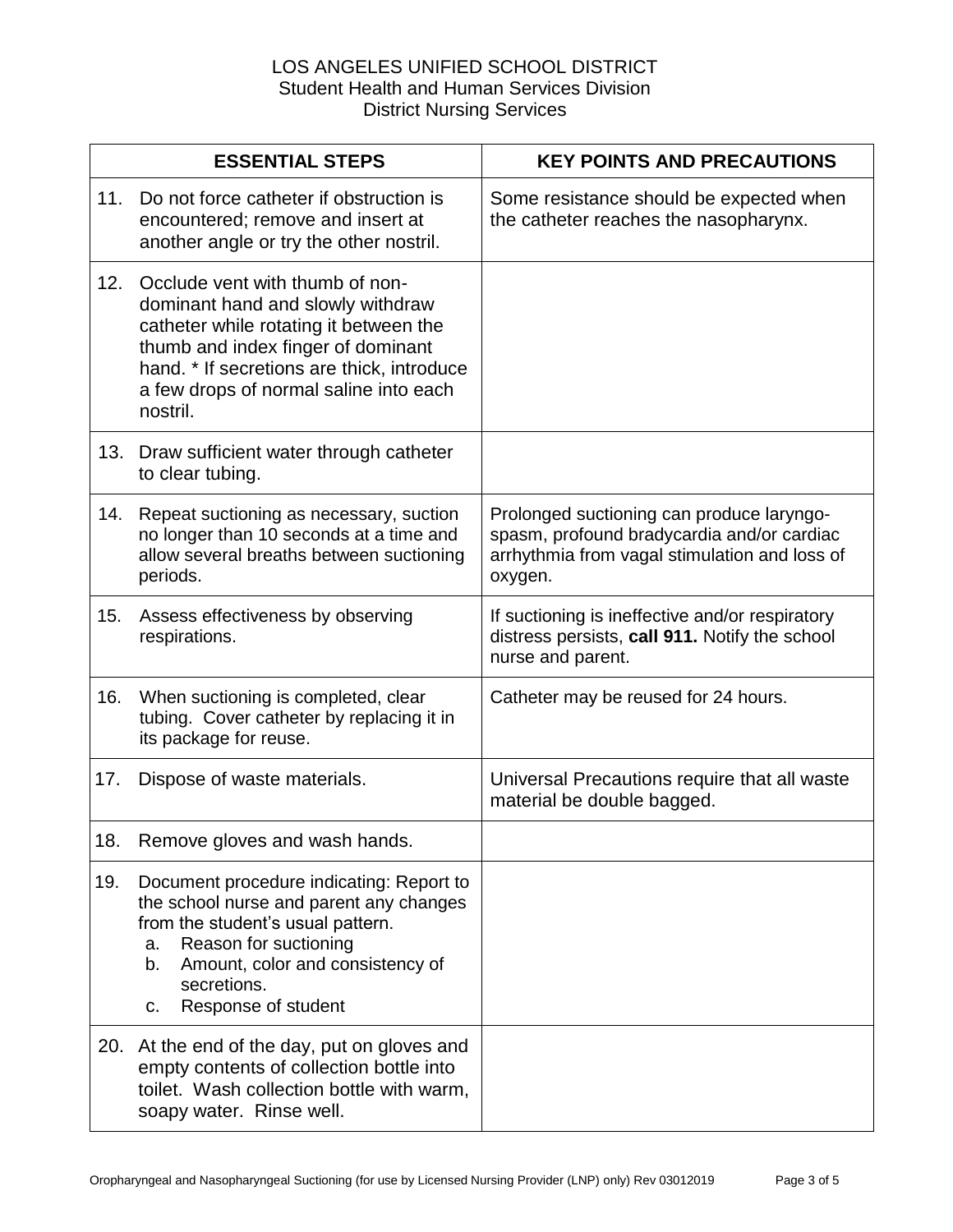III. PROCEDURE for **Oropharyngeal Suctioning** (after nasopharyngeal suctioning has been performed, or if only oral suctioning, after steps #1-6 and #8, above)

| <b>ESSENTIAL STEPS</b> |                                                                                                                                                                  | <b>KEY POINTS AND PRECAUTIONS</b>                                                                                                                   |
|------------------------|------------------------------------------------------------------------------------------------------------------------------------------------------------------|-----------------------------------------------------------------------------------------------------------------------------------------------------|
|                        | 1. Introduce catheter through the mouth,<br>suction oral cavity and if necessary<br>proceed to pharynx.                                                          |                                                                                                                                                     |
|                        | 2. Draw sufficient water through catheter to<br>clear tubing.                                                                                                    |                                                                                                                                                     |
|                        | 3. Repeat suctioning as necessary, suction<br>no longer than 10 seconds at a time and<br>allow several breaths between suctioning<br>periods.                    | Prolonged suctioning can produce laryngo-<br>spasm, profound bradycardia and/or cardiac<br>arrhythmia from vagal stimulation and loss of<br>oxygen. |
|                        | 4. Assess effectiveness by observing<br>respirations.                                                                                                            | If suctioning is ineffective or if symptoms of<br>respiratory distress persist, call 911. Notify<br>school nurse and parent.                        |
|                        | 5. When suctioning is complete, clear<br>tubing. Cover catheter by replacing it in its<br>package for reuse.                                                     | Catheter may be reused for 24 hours.                                                                                                                |
|                        | 6. Dispose of waste materials.                                                                                                                                   | Universal Precautions require that all waste<br>materials be double bagged.                                                                         |
|                        | 7. Remove gloves and wash hands.                                                                                                                                 |                                                                                                                                                     |
|                        | 8. Document procedure indicating:<br>Reason for suctioning<br>a.<br>Amount, color and consistency of<br>b.<br>secretions.<br>Response of student<br>c.           | Report to the school nurse and parent any<br>changes from the student's usual pattern.                                                              |
|                        | 9. At the end of the day, put on gloves and<br>empty contents of collection bottle into<br>toilet. Wash collection bottle with warm,<br>soapy water. Rinse well. | Do not allow collection bottle to fill<br>completely.                                                                                               |